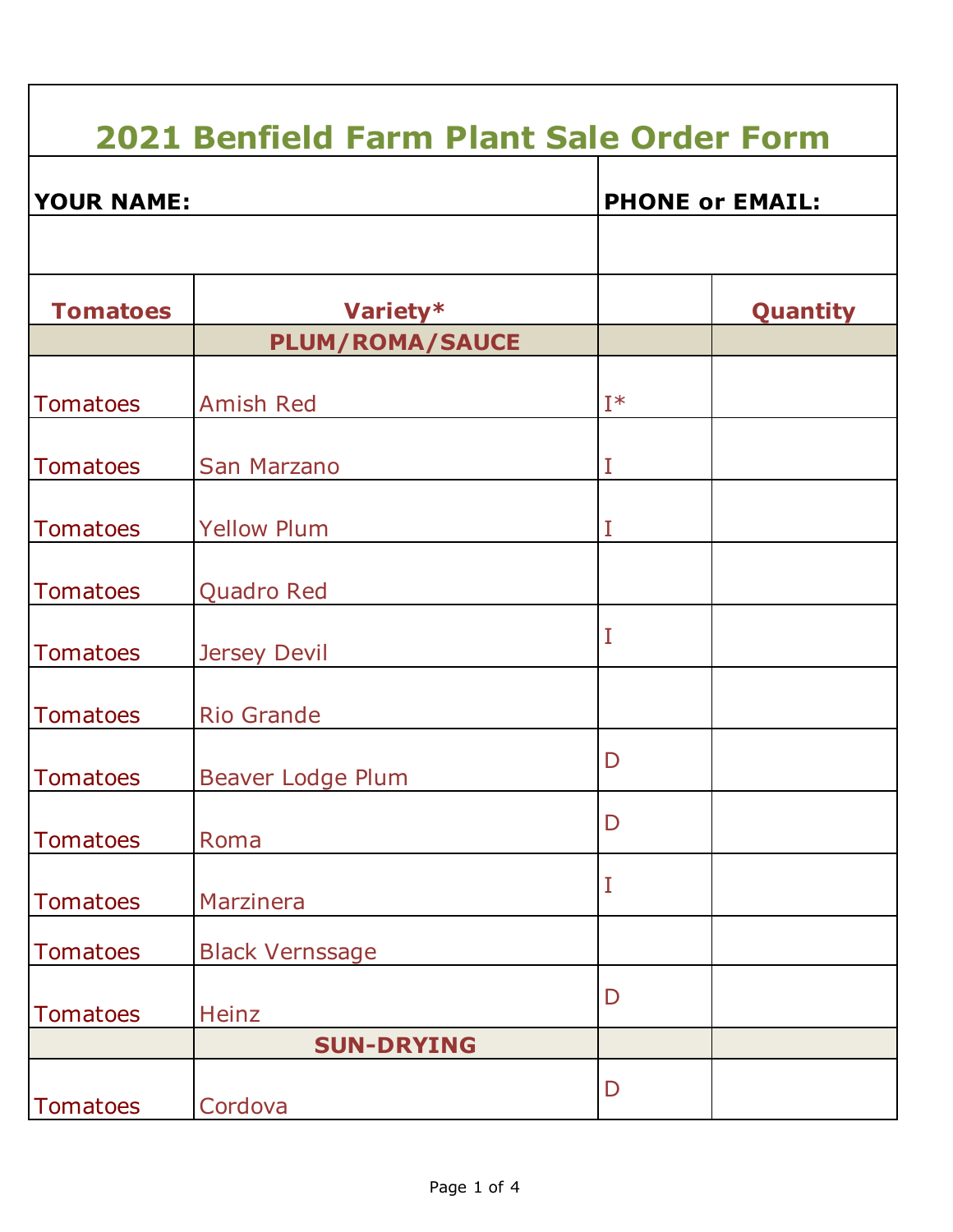| <b>Tomatoes</b> | A Grappoli D Inverno       | I           |  |
|-----------------|----------------------------|-------------|--|
|                 |                            |             |  |
| <b>Tomatoes</b> | <b>Matthew</b>             | I           |  |
|                 | <b>CHERRY and GRAPE</b>    |             |  |
| <b>Tomatoes</b> | <b>Gold Nugget</b>         | D           |  |
| <b>Tomatoes</b> | <b>Mountain Magic</b>      | $\rm I$     |  |
| <b>Tomatoes</b> | <b>Yellow and Red Pear</b> | $\rm I$     |  |
| <b>Tomatoes</b> | Riesentraube               | I           |  |
| <b>Tomatoes</b> | <b>ISIS Candy</b>          | I           |  |
| <b>Tomatoes</b> | <b>White Currant</b>       |             |  |
| <b>Tomatoes</b> | <b>Sun Gold</b>            | I           |  |
| <b>Tomatoes</b> | <b>Black Cherry Large</b>  | I           |  |
|                 | <b>SLICING</b>             |             |  |
| <b>Tomatoes</b> | Pineapple                  | I           |  |
| <b>Tomatoes</b> | <b>Emmy Lou</b>            | D           |  |
| <b>Tomatoes</b> | Goliath                    | $\mathsf D$ |  |
| <b>Tomatoes</b> | <b>Barred Boar</b>         |             |  |
| <b>Tomatoes</b> | <b>Big Rainbow</b>         |             |  |
| <b>Tomatoes</b> | <b>Cherokee Purple</b>     | I           |  |
| <b>Tomatoes</b> | <b>Brandywine</b>          | I           |  |
| <b>Tomatoes</b> | Persimmon                  | I           |  |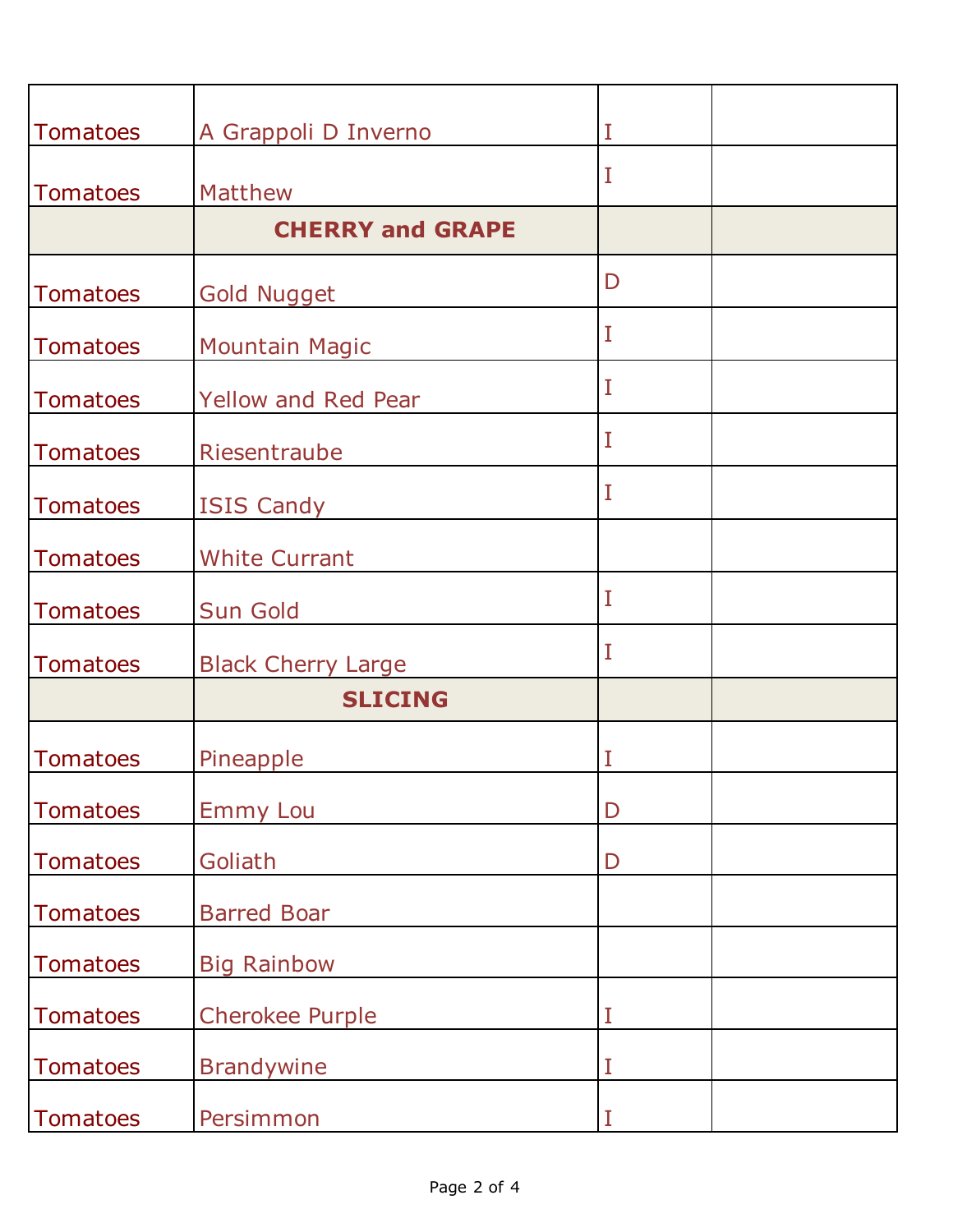| <b>Tomatoes</b> | Amana Orange            | I |                 |
|-----------------|-------------------------|---|-----------------|
| <b>Tomatoes</b> | <b>Stupice</b>          | I |                 |
| <b>Tomatoes</b> | <b>Medium Red</b>       |   |                 |
| <b>Tomatoes</b> | Deep Red                |   |                 |
| <b>Tomatoes</b> | Mortgage Lifter         |   |                 |
| <b>Tomatoes</b> | <b>German Green</b>     | I |                 |
| <b>Tomatoes</b> | <b>Siletz</b>           | D |                 |
| <b>Tomatoes</b> | Woodle                  |   |                 |
| <b>Tomatoes</b> | <b>Beefsteak</b>        | I |                 |
|                 |                         |   |                 |
|                 |                         |   |                 |
| <b>Peppers</b>  | Variety*                |   | Quantity        |
| Peppers         | Serrano                 |   |                 |
| Peppers         | Jalapeno                |   |                 |
| <b>Peppers</b>  | Marconi Rosso           |   |                 |
| Peppers         | <b>Banana</b>           |   |                 |
| <b>Peppers</b>  | Paprika                 |   |                 |
| <b>Peppers</b>  | Padron                  |   |                 |
| Peppers         | Sweet - Unknown Variety |   |                 |
| Peppers         | Shishito                |   |                 |
|                 |                         |   |                 |
| <b>Veggies</b>  | <b>Variety</b>          |   | <b>Quantity</b> |
| <b>Celery</b>   | Utah 52-70 Improved     |   |                 |